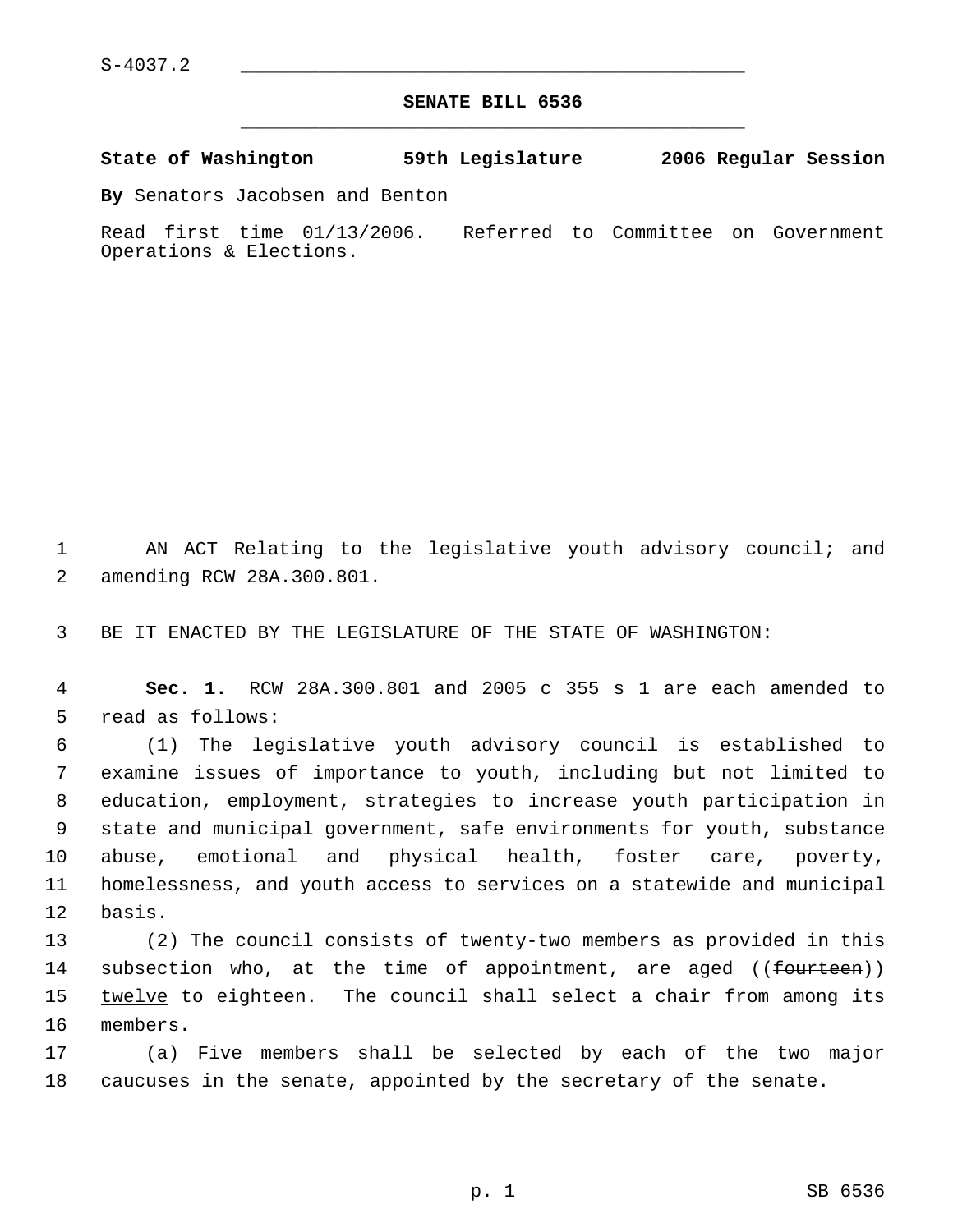(b) Five members shall be selected by each of the two major caucuses in the house of representatives, appointed by the chief clerk of the house of representatives.

(c) The governor shall appoint two members.

 (3) Except for initial members, members shall serve two-year terms, and if eligible, may be reappointed for subsequent two-year terms. One-half of the initial members shall be appointed to one-year terms, and these appointments shall be made in such a way as to preserve overall representation on the committee.

(4) The council shall have the following duties:

 (a) Advising the legislature on proposed and pending legislation, including state budget expenditures and policy matters relating to youth;

 (b) Advising the standing committees of the legislature and study commissions, committees, and task forces regarding issues relating to youth;

 (c) Conducting periodic seminars for its members regarding leadership, government, and the legislature; and

 (d) Reporting annually by December 1 to the legislature on its activities, including proposed legislation that implements recommendations of the council.

 (5) In carrying out its duties under subsection (4) of this section, the council may meet at least three times but not more than six times per year, including not more than two public hearings on issues of importance to youth.

 (6) Members shall be reimbursed as provided in RCW 43.03.050 and 43.03.060.

 (7) The office of superintendent of public instruction shall provide administration, coordination, and facilitation assistance to the council. The senate and house of representatives may provide policy and fiscal briefings and assistance with drafting proposed legislation. The senate and the house of representatives shall each develop internal policies relating to staff assistance provided to the council. Such policies may include applicable internal personnel and practices guidelines, resource use and expense reimbursement guidelines, and applicable ethics mandates. Provision of funds, resources, and staff, as well as the assignment and direction of staff,